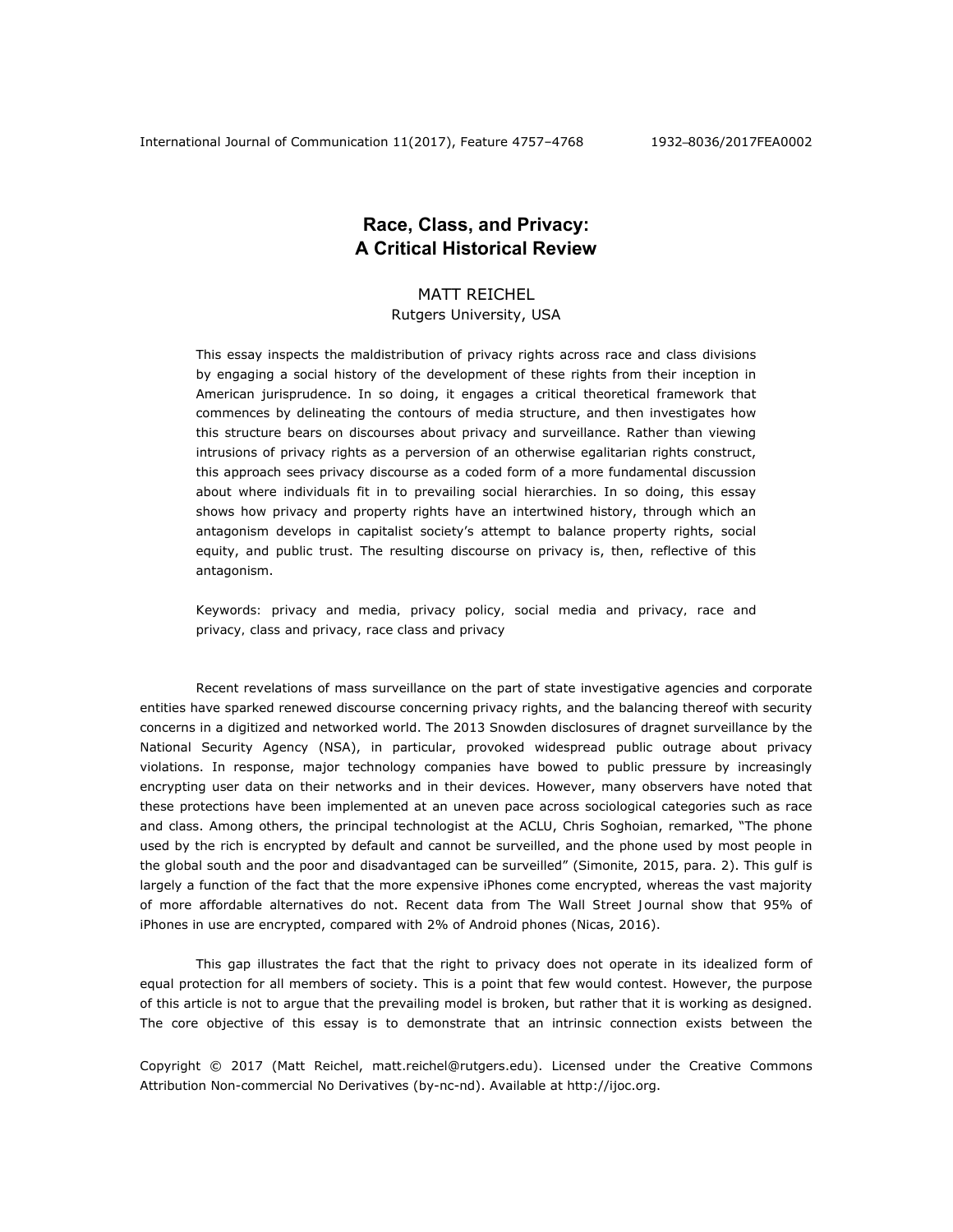maldistribution of privacy rights and the broader social hierarchies that they reflect. For this reason, I find it more instructive to turn the traditional approach to privacy on its head, by seeing the discourse on the issue itself as reflective of more fundamental social divisions rather than seeing these divisions as a perversion of an otherwise egalitarian rights discourse. In this view, the fact that most Americans use vulnerable cell phones is reflective of privacy policy oriented toward protecting certain people, usually "good, law-abiding citizens," rather than trying to imagine a universal solution to the problem of mass surveillance. In other words, this thesis holds that political deliberation about privacy is, in fact, a coded conversation about the location of certain members of society in a social hierarchy, and that the unequal distribution of privacy rights effectively reifies this overarching hierarchy.

This thesis is divided into five sections. First, I will review some of the conventional literature on privacy, most of which focuses on legal and ethical concerns related to emerging privacy threats in the digital age. Second, I will pivot to the critical literature by developing a theoretical framework rooted in analyses of the impact of social structure on technological practice and of how this relates to privacy concerns. In the next two sections, I will look more closely at how these privacy concerns bear on class and race, respectively. Last, in the conclusion I will synthesize the foregoing analysis while making recommendations for activists concerned about the asymmetrical distribution of privacy rights across sociological categories.

#### **The Dominant View on Privacy**

A brief encapsulation of the dominant literature on privacy is in order before turning to the critical intervention that this article embraces. Much of this work occurs in the realm of law and ethics, and orients on discussions of the relationship between privacy and other fundamental goods and values (Moor, 2004; Solove, 2004; Spinello, 2015; Tavani & Moor, 2004). It is noteworthy that the dominant view, like its critical counterpart, generally sees privacy as being a derivation of something else, be it "security" (Moor, 2004; Tavani & Moor, 2004), "intimacy" (Fried, 1984; Nissenbaum, 2004), or "control" (Fried, 1984; Solove, 2004). Likewise, the right to privacy is not explicitly listed in the U.S. Constitution, but was rather found in the "penumbra" of the first and fifth amendments by the Supreme Court in *Griswold v. Connecticut*, as something that must be guarded to protect more basic rights (Moor, 2004; Osucha, 2009). In other words, privacy is widely seen as a necessary precondition for the realization of something more fundamental: a set of circumstances under which individual autonomy is made possible, so that other demands for human dignity can be made (Spinello, 2015). In this formulation, it is an "instrumental" rather than an "intrinsic" good: one that "is always desired for the sake of some other good, that is, as an instrumental means to some further end such as health or friendship" (Spinello, 2015, p. 303).

In other tracts, privacy is regarded as being a code word for another right or good, rather than as a conduit for the realization thereof. For example, Moor (2004) argues that it is an "expression of the value of security" (p. 411) in a highly complex and tech-laden society. He sees the strict intrinsic/instrumental dichotomy as problematic, because he views privacy as intrinsic to the value of security but instrumental to other core values, such as "life, happiness, freedom, knowledge, ability and resources" (p. 410). Meanwhile, Solove (2004) posits that privacy in the digital age is an expression of "control" over one's "digital dossier," that is, the wealth of data amassed about any individual, including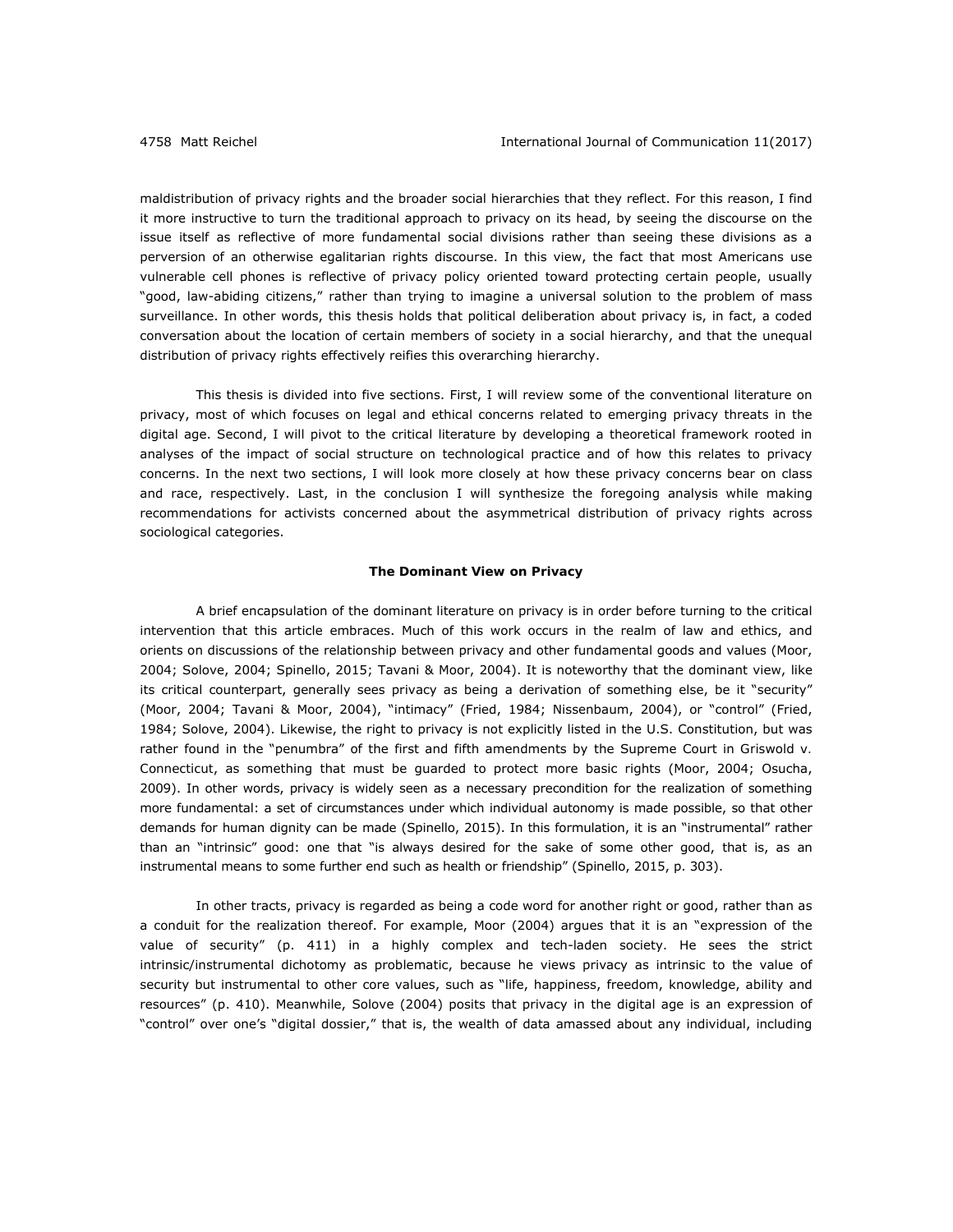government records, consumer preferences, and spending habits. Along these lines, Fried (1984) holds that "privacy is not simply an absence of information about us in the minds of others, rather it is the control we have over information about ourselves" (p. 209). However, Tavani and Moor (2004) counter that control is, in fact, a justification for privacy, as well as an aspect of the management of privacy, rather than something that inheres in privacy itself. In this vein, they see control and privacy as "complementary notions that reinforce each other" (p. 440). A greater degree of control over data related to oneself is a principal justification for privacy, while the affordance of greater privacy, in turn, permits individuals to manage, or control, the level of publicity that they subject themselves to.

The proposed solutions to the threat to privacy posed by digital communication technologies vary, but tend to center on the need to create space for privacy to flourish within certain conditions. Tavani and Moor (2004) advocate for the creation of "zones of privacy" governed by the principle of "restricted access" and managed according to the maxim of "limited control." This approach is a recognition of the limitation of control theories of privacy in an information age where complete control is impractical. Such theories hold that privacy policy should be focused on guaranteeing that "only the right people have access to relevant information at the right time" (Moor, 2004, p. 414). In this view, the objective is to maximize the amount of control individuals possess over their data, rather than to see complete control as the essence of what privacy is.

Meanwhile, Nissenbaum (2004) advocates using the guiding principle of "contextual integrity" with regard to privacy policy, recognizing that it is not only the content but also the context in which information is shared that is vital in determining whether a harm has been committed. She holds that privacy protections should emphasize placing restrictions on the capacity of tech companies to sell user data to secondary entities beyond what is reasonable for advertising purposes. Solove (2004) concurs that more must be done to allow individuals to make informed choices about the use of their digital information. He writes of the importance of recognizing "architectural" aspects to privacy, so as not to be reliant on individual grievances raised through the legal process. Instead, he argues that the structure of relationships between individuals and businesses and government should be regulated in a way that will prevent the breaches of privacy that emerge as "consequences" of current structure.

 Solove's (2004) emphasis on structure provides an important bridge to the discussion of the critical literature on privacy that follows. The difference between conventional and critical approaches, after all, turns on the stress placed on social structure as conditioning human relations. However, Solove's structure is one composed of atomized individuals interacting with governments and businesses governed by a set of laws, rather than a social structure composed of myriad groups ordered into a contradictory and conflict-ridden totality. Hence, he believes it to be a trivial thing to compose a new structure that permits greater individual participation in the collection and use of their information. A critical approach, meanwhile, recognizes that new structures are not simply engineered, but rather emerge through a prolonged process of struggle among social groups over the form and function of society (Fuchs, 2010; Sewell, 2005).

The critical approach does not generally dispute the importance of privacy for notions of autonomy, control, security, and intimacy, nor does it necessarily take issue with formulating legalistic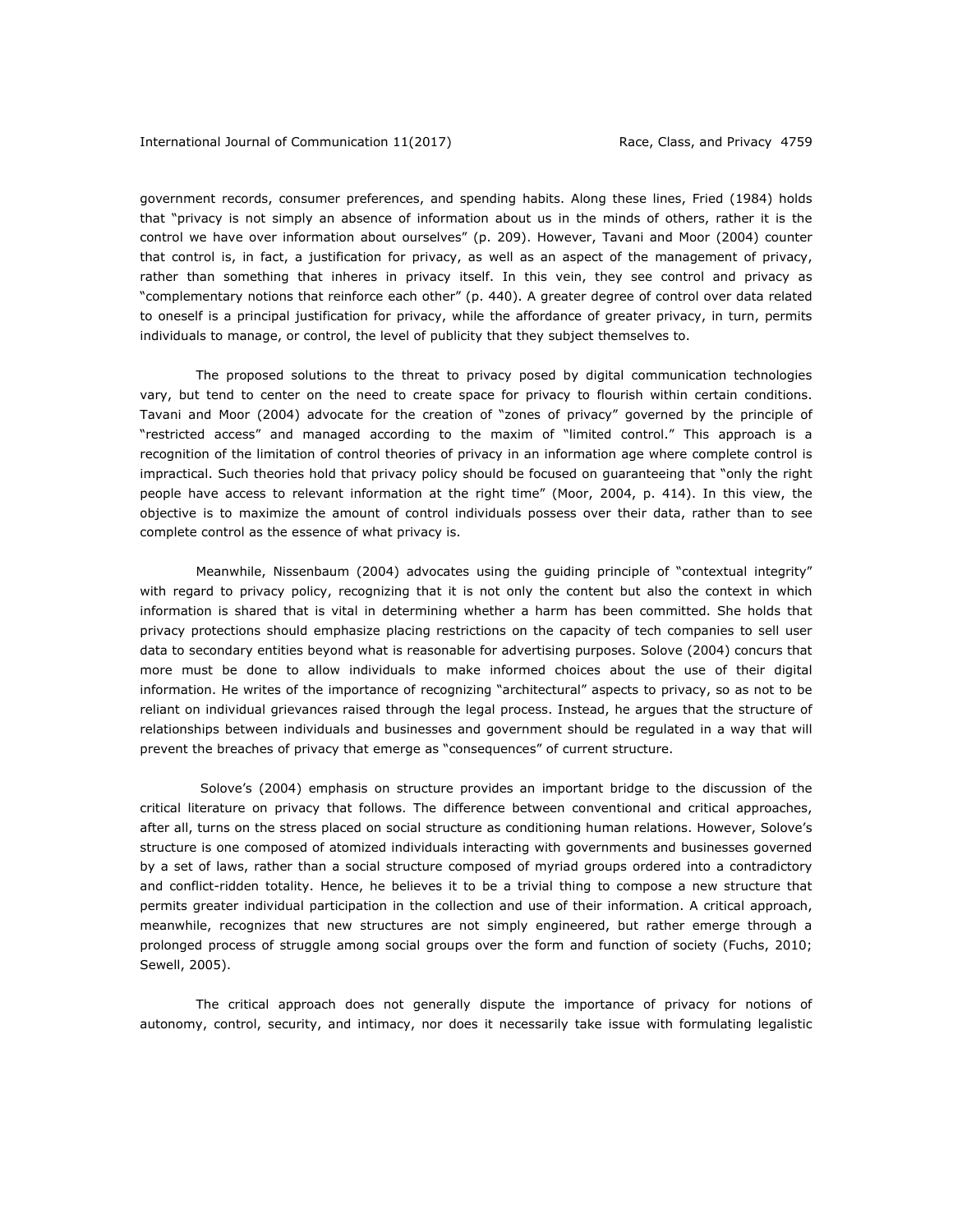responses to certain violations of privacy. It does, however, contend that the conventional approach misses the fact that privacy invasions naturally follow existing sociological divisions, owing to the impact of social structure on technological practice (Fuchs, 2010). This is to say that the "architecture" in which individuals interact with technology is not neutral: It is, instead, reflective of extant societal prejudices and power asymmetries. Moreover, the legalistic approach is simply not adequate to address these structural biases, even if it can correct some of the most egregious wrongs.

The race and class-based divide on smartphone encryption is a case in point. This fissure developed around existing structures, wherein certain members of society are in possession of the wealth and technological proficiency requisite to keep their digital footprint relatively secure, and others are simply looking for the cheapest phone available. Android-based phones have filled the demand for the latter, despite some recent moves to guarantee a greater level of protection for users in recent years. Because the software developer, Google, does not also manufacture the hardware, it has not generally been able to guarantee encryption across all devices (Cipriani, 2016). Although some of the newer, higher-end Android phones come with encryption enabled, the vast majority of older and entry-level phones still do not (Cipriani, 2016), so that the cross-platform encryption divide is effectively reinforced within platforms.

In this sense, privacy often takes on the characteristics of a commodity. As will be discussed in the following sections, the amount of privacy one is able to attain is related to one's wealth and overall position in society: It has simply never been equitably distributed across the population (Bauman, 2013; Bigo, 2006; Giroux, 2015). Put simply, those with a larger private realm have access to more privacy than those in possession of limited or no private property. In other words, privacy might well be intrinsic to one's security, and instrumental to happiness and freedom, as Tavani and Moor (2004) contend, but it is also intrinsic to wealth, and, by extension, instrumental to one's social status.

#### **Theoretical Framework: Media Structure and the Privacy/Surveillance Duality**

This critical intervention recognizes that it is best to chart the outline of the forest before getting lost in the trees-that is, to appreciate that broad social inequalities exist prior to individual manifestations thereof. As such, this section will commence with a delineation of social structure before looking at how it bears on the race and class dynamics in the context of contemporary American society.

The structure embraced here is not a static one, but rather one that sees the social world as an ever-evolving "cultural construct" (Sewell, 2005, pp. 16-17). Sewell holds that social science investigations should read like a historical narrative in which individuals interact with structures and their embedded schemas and logics in a dynamic world. In this case, we develop an understanding of the social function of "privacy" in the current era through an examination of its historical development through prior technological forms, before then glimpsing current debates within this established context.

 Sewell's notion borrows from Giddens' (1984) "duality of structure," through which Giddens overcomes the subject/object dichotomy by seeing the two elements as mutually constitutive of structure. On the implications of this formulation for the study of the media, Fuchs (2010) relates: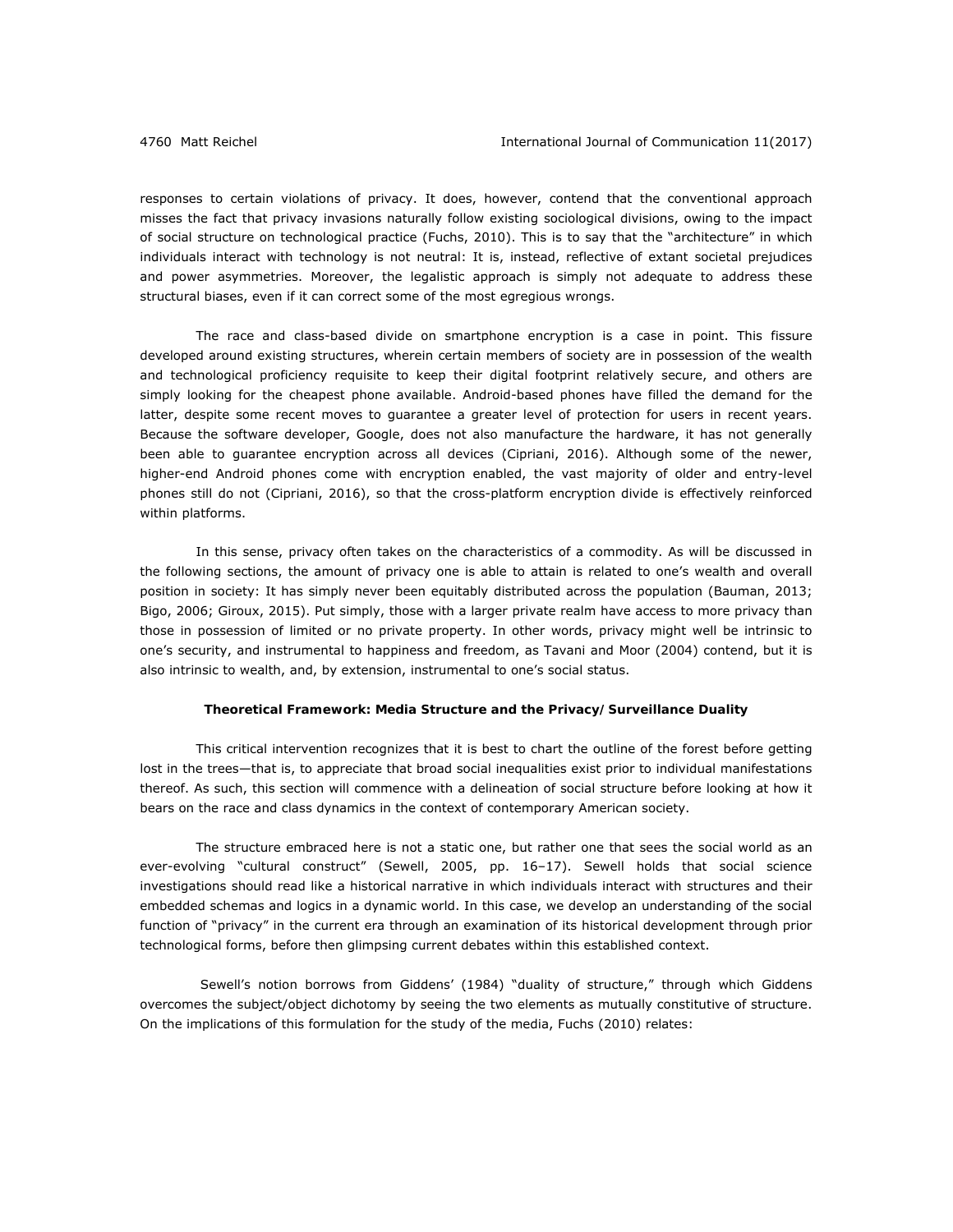Media structures and media practices are dialectically connected and produce each other so that the media system is a dynamic system that is reproduced through a dialectic of media subjects (human actors who engage in media production and reception) and media objects (media structures). (p. 174)

That being so, the media landscape is constitutive of the various practices employed by users who are, in turn, a product of that landscape.

In this formulation, the privacy rights discourse emerges from media practices that introduce a fundamental contradiction within capitalism by threatening to overexpose it. Fuchs (2012) argues that a core function of privacy in liberal society is to obscure wealth, so that social inequalities are not in plain view. Because the legitimacy of the prevailing social order rests, in large part, on the conceit that most people are starting from relatively equal footing, it is necessary to conceal the fact that this is not, in fact, the case. As evidence of the efficacy of this mechanism in contemporary times, Norton and Ariely (2011) conducted a nationwide survey to inspect Americans' view of wealth inequality and found that "respondents vastly underestimated the actual level of wealth inequality in the United States, believing that the wealthiest quintile held about 59% of the wealth when the actual number is closer to 84%" (p. 10). The view most people have of economic structure is highly divergent from reality, which suggests that privacy rights are working according to Fuchs' model.

It is also important to consider what is exposed, rather than hidden, in determining the contours of privacy rights and how they navigate systemic contradictions. If the legitimacy of capitalism rests on concealing wealth asymmetries from view, it also requires acquisition of information on strangers in order to be able to conduct business. In valuing the privacy of wealth holdings simultaneously with the ability of individuals to engage in free exchange, capitalism practically requires routine surveillance. Fuchs (2012) notes:

The establishment of trust, socio-economic difference, and corporate interests are three qualities of modernity that necessitate surveillance. Therefore, modernity on the one hand advances the ideal of a right to privacy, but at the same time it must continuously advance surveillance that threatens to undermine privacy rights. An antagonism between privacy ideals and surveillance is therefore constitutive for capitalism. (p. 46)

In sum, privacy and surveillance represent two sides of an antagonism that inheres in capitalist society's attempt to balance property rights, social equity, and public trust. Meanwhile, media structure is constitutive of this antagonism, whereas media discourses both reify and contest the embedded power asymmetries. Within these discourses, privacy advocacy comes to serve principally as a means by which property rights are protected and public trust is guaranteed through the obscuration of underlying social inequities (Fuchs, 2012; Osucha, 2009).

To glimpse this interplay between privacy and surveillance in practice, it is instructive to look at the history of these rights in American jurisprudence. The notion of a "right to privacy" was first introduced by Samuel Warren and Louis Brandeis in the *Harvard Law Review* in 1890; it expressed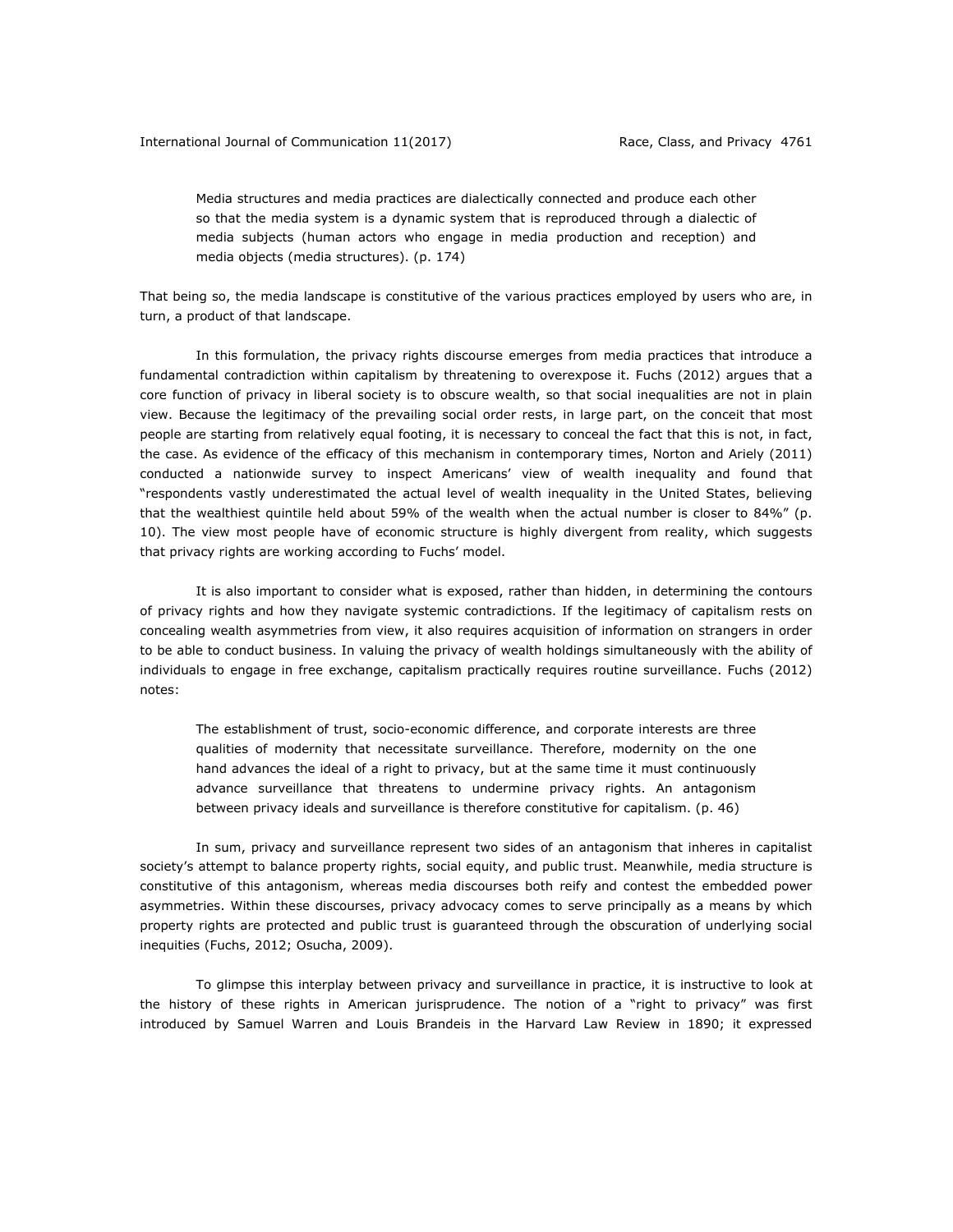concerns over the potential "invasion" of the private realm by "instantaneous photographs and newspaper enterprise" (p. 195) and the threat this posed to "man's house as his castle" (p. 220). Meanwhile, the Supreme Court, in *Griswold v. Connecticut*, found privacy rights as residing in the "penumbra" of the first and fifth amendments (Osucha, 2009). In this view, privacy guarantees inhere in free speech rights because they cover the obverse condition. If one's right to assert oneself publicly is protected, then surely, so is the right to retreat to the comfort of home. Privacy's connection to property is intrinsic.

# **Class, Capitalism and Privacy**

What follows is a brief social history of how privacy and property rights have developed within the context of 20th-century American history, and how this informs the development of current media structure and its constituent practices. In engaging the theoretical framework developed in the prior section, I will treat privacy and surveillance as constituting a duality employed to mediate the process of distributing the rewards of the capitalist economy. Such is essentially the argument of McChesney and Foster (2014) in their recounting of the history of "surveillance capitalism"—a structure that they contend was built around the two "surplus absorption mechanisms" of a Madison Avenue–based sales economy, on the one hand, and the warfare state, on the other. Later, in response to the economic crisis of the 1970s, a third pillar of finance was appended, with all three contributing separately to the ongoing "communication revolution," through which the privacy and security of various subjects in society is determined.

McChesney and Foster's (2014) time line commences in the postwar years, when civilian and military technological development were brought into alignment in what they call "military Keynesianism." Ultimately, this formulation faced a significant contradiction in the form of resistance to the warfare state. In response, political elites fought for the expansion of propaganda and surveillance capacities. The necessary communication technologies were brought over from the corporate world, where the surveillance capacities were used to track consumer behavior. Gradually, these technologies would be incorporated into military systems through the creation of the Advanced Research projects Agency (ARPA) and through the implementation of ARPANet, the precursor to the Internet, which, at the time, was used for the transmission of information gleaned from the surveillance of antiwar activists and other dissidents. Despite public outcry, surveillance activity would expand shortly thereafter under the NSA's ECHELON and MINARET programs (McChesney & Foster, 2014).

Meanwhile, the U.S. economy entered a period of stagnation on the heels of the Vietnam War that precipitated the neoliberal turn to finance, which accelerated under the Reagan administration. Significantly, this "financialization" occurred alongside rapidly expanding networking and computing technologies, which permitted surveillance capitalism to expand, so that every aspect of one's life could be converted into data and incorporated into profit-driving algorithms. Parenti (2003) described this process: "The records produced by credit cards, bankcards, discount cards, Internet accounts, online shopping, travel receipts and health insurance all map our lives by creating digital files in corporate databases" (pp. 91‒92, 96).

This history depicts a close relationship between military and corporate power in their employment of communication technologies for surveillance purposes. The need to monitor citizens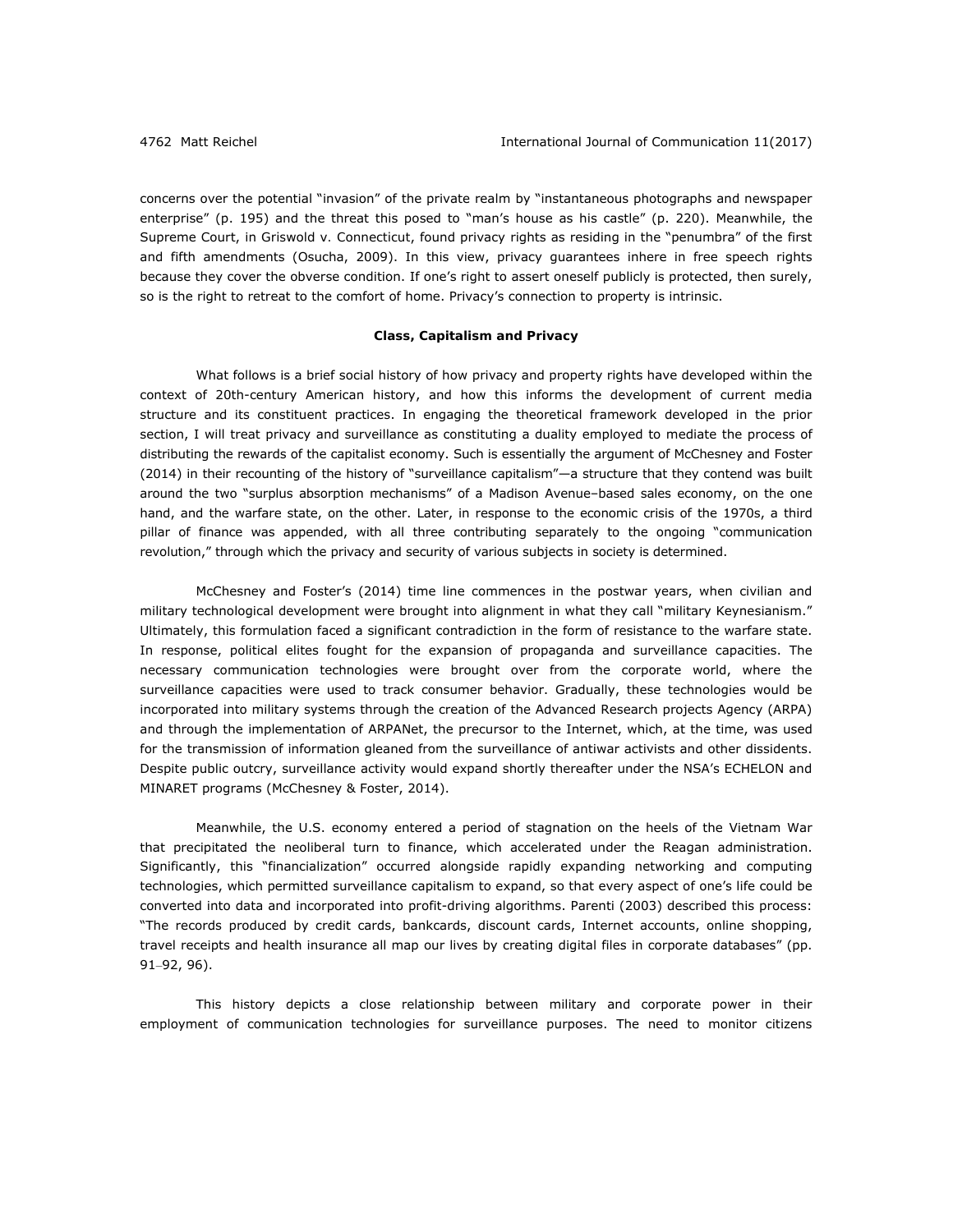mirrors the impulsion to do the same to consumers, insofar as both seek to exert control over an external population to secure a privileged core. Moreover, this intertwining of capitalism and surveillance is not unique to the United States, but emerges out of the fundamental contradictions of liberal societies discussed in the previous section. For wealth to be generated, information must be gleaned through practices of surveillance, at the same time that society pretends to guarantee universal privacy rights, which are, in practice, generally in place to obscure the maldistribution of wealth.

These contradictions have arguably risen to the fore in the age of social media, wherein companies like Facebook rely on user-generated data to sell to advertisers in what is essentially an intensified version of Smythe's (1981/2006) notion of the "audience commodity" (Fuchs, 2012). The difference is that the social media audience willfully gives up its privacy rights. Users gain the capacity to share with a network of friends and associates in exchange for having their privacy invaded for the benefit of the profit of social media companies, which, McChesney (2013) reports, are now among some of the largest in the global economy.

It is also worth noting that when the audience is treated as a commodity in this way, so is privacy. Far from being a right spread across the totality of society, it takes a "possessive individualistic" form wherein individuals can dispense with it as they please (Sevignani, 2013). Other scholars, such as Albrechtslund (2013), contest this notion of a commodified form of rights, arguing that a new model is needed that acknowledges the act of sharing as being separate from commercial exchange. However, this criticism fails to appreciate the historic intertwining of privacy and property rights as discussed in this article. If one accepts that privacy exists to provide cover for one's wealth, then relinquishing privacy is the equivalent of exposing one's property to the public in exchange for gaining social status. As part of this process, the line between the public and private domains gets blurred in the digital age (Papacharissi, 2010). For that reason, what is needed more than a model of how people share is a new model for how the public–private binary gets renegotiated.

 With the advent of social media, the private realm now serves increasingly as the location of social engagement, through which status and economic privilege are gradated. This happens on two fronts. On the one hand, users gain social status through the attention and visibility they attain in building a social media following. As Marwick (2013) notes in her ethnography on the Silicon Valley tech scene, the notion of status being conferred through visibility is a cultural trait of the region that has effectively been implanted into social media logics. Meanwhile, on the other hand, commercial interests are ever engaged in classification of its consumer base in what Gandy (1996) terms the "panoptic sort," wherein consideration is made of "all information about individual status and behavior to be potentially useful in the production of intelligence about a person's economic value" (p. 133).

In either case, one cannot afford to remain private, for one must be present if one is to secure the benefits of these sorting mechanisms. The result has been what some scholars characterize as a flight from privacy. Visibility is sought rather than privacy, so that now the history of surveillance capacities has come full circle. Technologies that were originally deployed to track consumer behavior are now used by willing subjects fearing the prospect of being left out (Giroux, 2015). However, one's desire to participate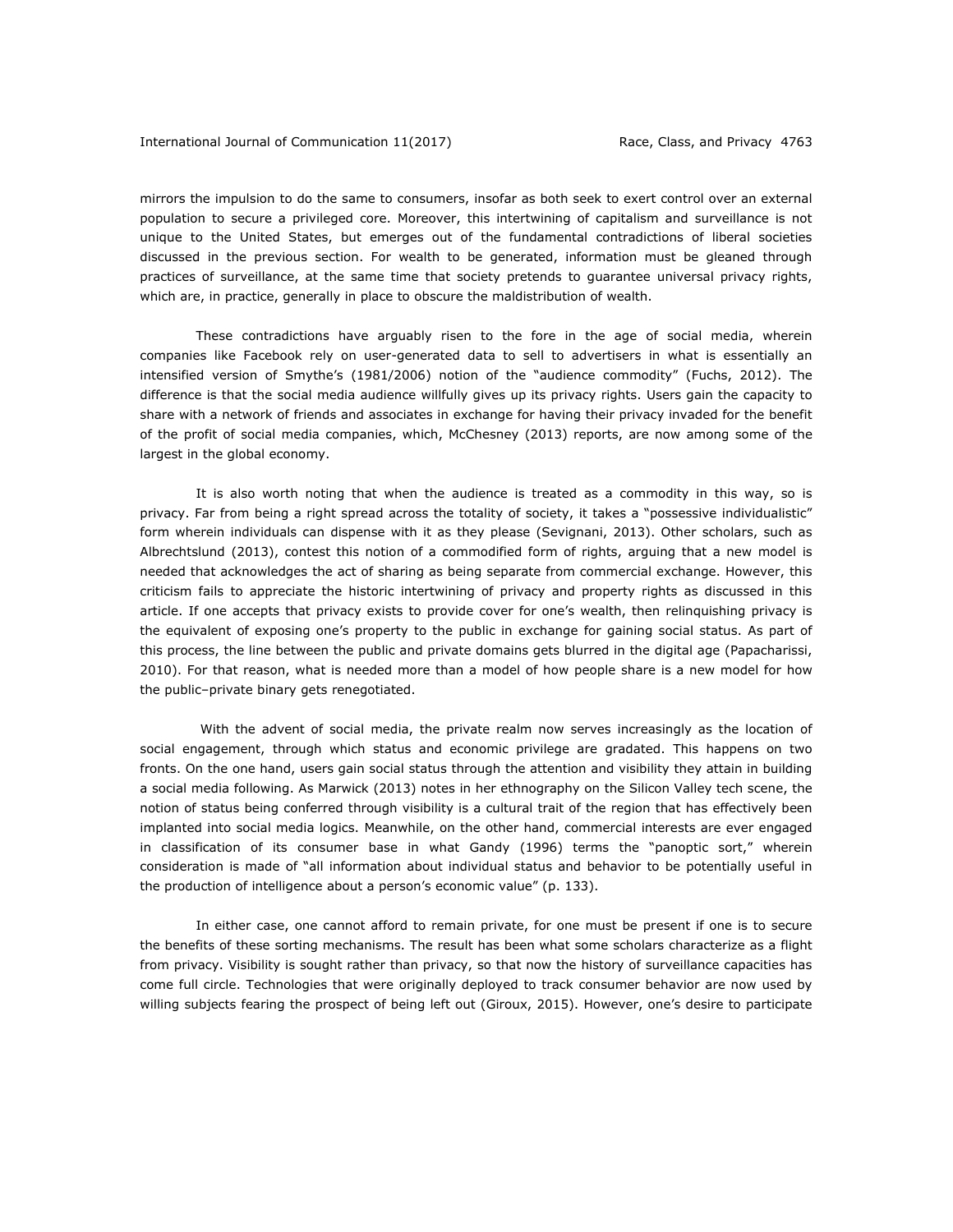has not proven adequate to guarantee one's inclusion, because the willing participation of status-seekers and consumers are not the mechanisms determining the contours of social hierarchies.

# **Race, Ethnicity, and Privacy**

A more exclusionary form of surveillance also exists, largely for what Wacquant (2007) describes as the "outcasts" of contemporary society. In the extreme, this phenomenon takes the form of the migrant—those with no privacy to exchange for gains in social prestige. They lack grounding, existing in a state of what Agier (2011) calls "liminal drift," thoroughly cut off from the idealized "castle" of Warren and Brandeis (1890).

In short, discourse on privacy not only mediates degree of value in a capitalist society but also determines whether one is permitted meaningful value at all in a racialized society. With this, the discussion turns from the classification and assessment of commodified privacy actuated by the "panoptic sort" to the realm of racial and ethnic exclusion through what Bigo (2006) calls the "ban-opticon." He describes a threefold process by which certain segments of the population are banned. First, there is the declaration of permanent states of emergency through which "exceptional" power is claimed. Second, certain groups are routinely profiled as warranting suspicion and extra scrutiny, as evinced by the heightened level of surveillance of Muslim Americans in the United States since 9/11. Last, the banopticon legitimizes itself through the employment of propaganda that convinces sufficient portions of the population of the merits of the dominant ethos of that society.

As such, the privileged groups are convinced of the virtue of the social order they benefit from, while being told that any limitations on the "rights" of certain people is justified on security grounds. This arrangement is further concretized through a continued framing of privacy concerns in the language of "rights," as if government surveillance were a harm in need of remediation rather than a process by which structural hierarchies are determined. An overreliance on rights language risks treating all members of society uniformly, even though the very nature of surveillance practice is to differentiate across sociological category.

Of particular concern to this project is the danger that this overreliance could lead to an embrace by activists of "targeted surveillance" instead of mass surveillance—that is, eschewing the panopticon for the ban-opticon. Gürses et al. (2016) see this shift as being marked in the transition to economic arguments concerning surveillance, wherein privacy advocates have emphasized the "effectiveness" of various approaches to security, with mass surveillance seen as being wasteful and unnecessary. These approaches view encryption as a way to compel government agencies to revert to targeted surveillance because of cost concerns, which the authors believe will largely translate into a focus on Muslim-Americans, given revelations about NSA and FBI targeting of this community.

In other words, *targeted surveillance* serves as coded language for the prevailing system in which racial and ethnic exclusivity is mediated by the privacy/surveillance debate. Giroux (2015) notes that "people of color, especially poor dissenting blacks" (p. 157), have never had a reasonable expectation of privacy in the United States. He continues, "The right to privacy was violated in the historical reality of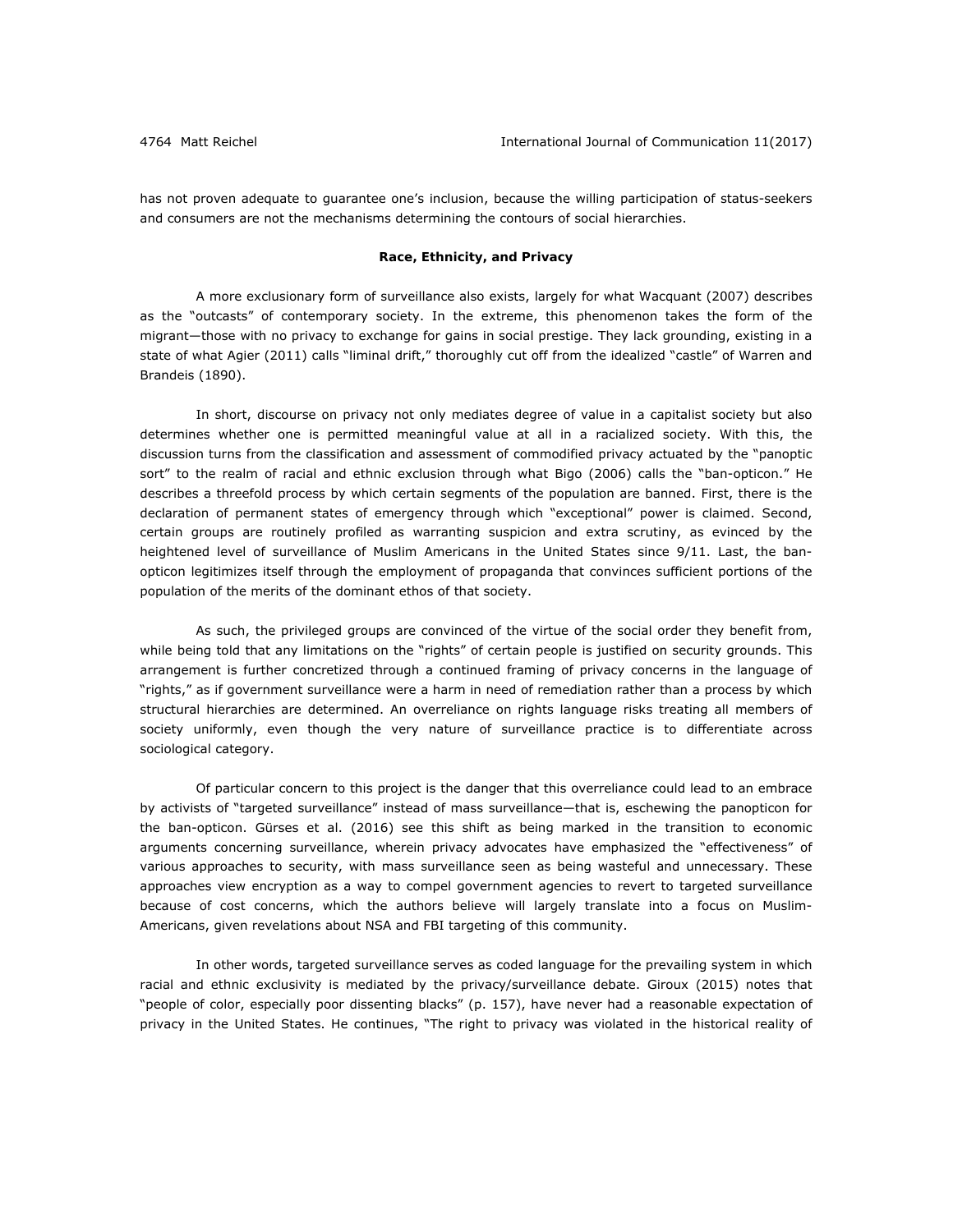slavery, the state terrorism enacted under deep surveillance programs such as COINTELPRO, and in the current wave of mass incarcerations" (p. 157). Another recent example includes New York City's use of "stop and frisk" policing, which civil rights advocates have widely denounced for its targeting of people of color.

This bifurcation between protected and surveilled groups emerged in the early discourses around privacy in this country. Osucha (2009) charted this history from its inception in Warren and Brandeis's (1890) idealized castle onward. She notes that public outrage swirled around details of *Roberson v. Rochester Folding Box Co.*, in which a young, White woman claimed that her visage had been appropriated for use on boxes of flour mix. In contradistinction, similar appropriation of overtly racist southern black archetypes, including Aunt Jemima, were viewed as natural. Osucha sums up:

That, in the same historical moment, the literal commodification of one woman―African American, elderly, working class―would be enthusiastically embraced by American consumers, while another―white, young, bourgeois, woman's rather tenuous, purely symbolic claim of commodification was met with proportionate horror and condemnation helps highlight . . . the specific racial, gendered, and class contours of the injuries claimed by Abigail Roberson and of the legal doctrine that this seminal lawsuit engendered. (p. 87)

She holds that this is a demonstration of the fact that the private/public duality corresponds, more or less, to the delineation between whiteness and blackness in the United States, noting that "to be subject to media publicity is to be, in effect, racialized" (p. 73).

Thus, there are two effects of the mediation of race and ethnicity by the privacy discourse. One effect is to ban the racial/ethnic other from the privileges of commodified privacy, while the other effect is to situate a stereotypical form of this other in the realm of the public. In this sense, the proverbial castle delineates the insides from the outsides of society: a privileged Whiteness that resides inside, and an outside that is ever exposed, both subjected to heightened surveillance and reduced to racist tropes (Osucha, 2009). Moreover, this function tends to work in a purely dualistic fashion, rather than in the gradated manner of the panoptic sort. Put simply, subjects are either afforded some access to the castle, however limited it may be, or they are effectively banned.

The current debates concerning encryption and surveillance demonstrate this dynamic rather neatly. The former has been widely viewed as the solution to the problem of overzealous employment of the latter by intelligence agencies, but minimal effort has been made to ensure protection across race, ethnic, and class lines. Instead, encryption has merely amplified existing sociological divisions. Meanwhile, the divergent public responses to mass versus targeted surveillance have mirrored the previous reactions to appropriations of White versus Black likenesses in the case of Roberson and Aunt Jemima. When the privacy of the privileged subject is violated, it provokes collective outrage, whereas surveillance of the other is tolerated and even desired. The result is marked historical continuity in the race and ethnic function of the privacy discourse in American society, even though some of the more extreme and violent expressions of racism are no longer collectively tolerated. Liberal society has become more tolerant, to be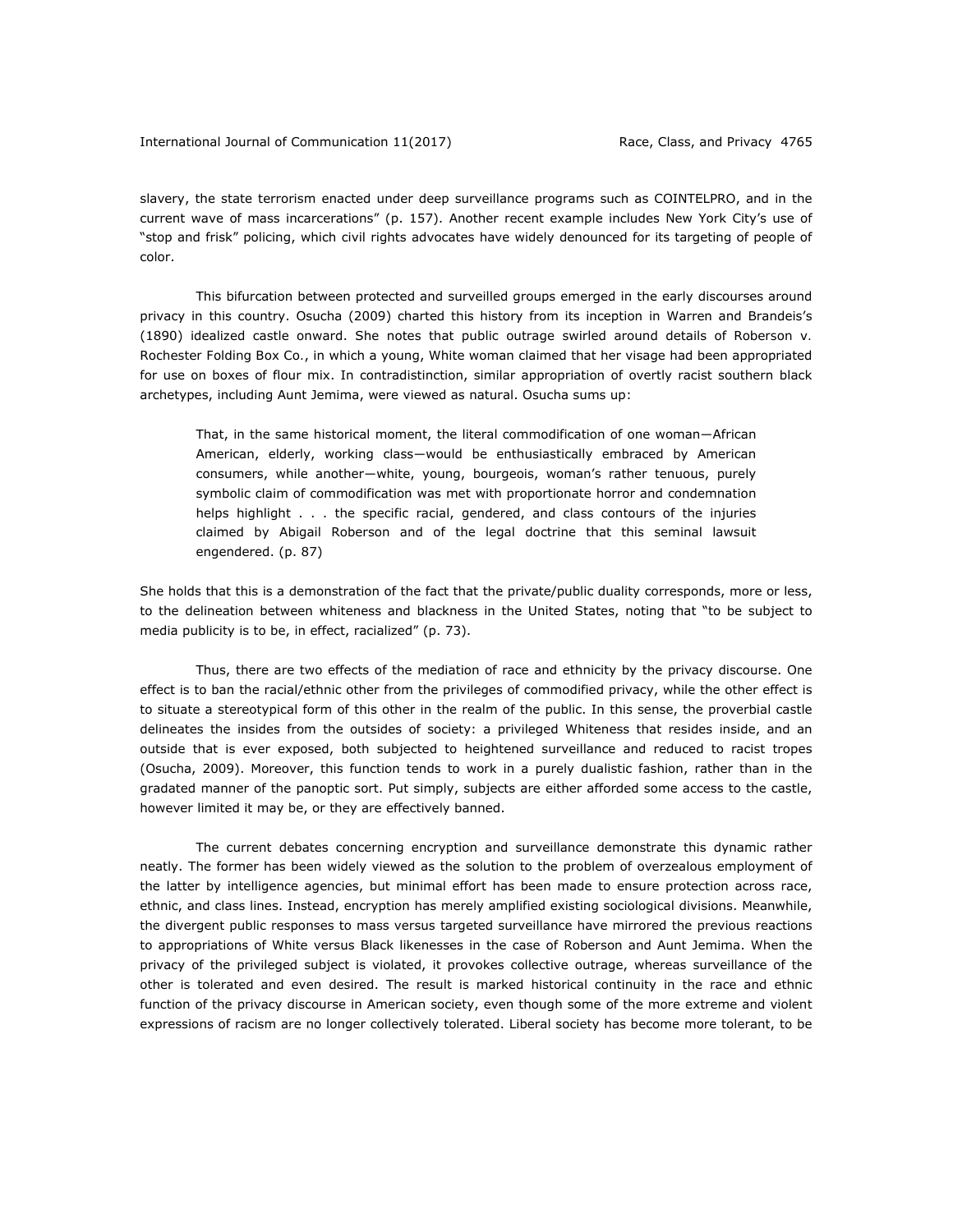sure, but the underlying racialized structure still exists, and it manifests in this realm by determining who possesses privacy and who possesses the watchful gaze of the state and its privileged population.

# **Conclusion**

This article holds that there is significant divergence between the dominant view of privacy and how privacy actually functions in capitalist society, where discourses on privacy serve to delineate the bounds of access and privilege. Within a social structure marked by inequities across race and class, the distribution of privacy rights will follow suit, effectively defending the wealth of the few while banishing the most marginalized and vulnerable to an existence outside of the protections of these rights. When one embraces privacy as a virtue, one also embraces the security that inheres in it: a desire to be safely tucked away inside, protected from an undesirable other.

This is not to suggest that NSA snooping is not a legitimate concern, but rather to suggest that the impulse of governments to snoop is rooted in privacy demands. The moment one expresses a desire to be secure at home, one must define an exteriority from which to be secured against. Adopting the privacy rhetoric sets off a vicious circle. If encryption were offered across all platforms, intelligence agents would likely adopt new ways of infiltrating targeted populations' devices while inventing new threats to the security of the privileged population.

Rather than using this rights construct that has these sorting and banning functions embedded, progressive activists should orient their energies toward criticizing the impulsion to divide populations by the degree to which they fit into an idealized core. Instead of drawing lines dividing segments of the population, as privacy language demands, progressives should advance a politics of radical inclusivity rooted in a robust and dynamic public sphere. The desire should not be hiding away in a castle, but be manifest in radical social engagement, which means an embrace of a common fraternity across race, class, nation, and ethnicity. Meanwhile, the harm promulgated by government spying should be viewed as infringing upon one's dignity and not one's privacy. This is especially the case when whole groups of people have historically never had any reasonable expectation of privacy to defend, and others have so little it is hardly worth noting. Instead, a progressive worldview ought to envision equal dignity across all people: a dignity rooted in the ability to move, think, and express oneself without undue interference.

#### **References**

Agier, M. (2011). *Le couloir des exiles. Etre etranger dans un monde commun* [The corridor of exiles: Being foreign in a common world]*.* Marseille, France: Editions du Croquant.

Albrechtslund, A. (2013). New media and changing perceptions of surveillance. In J. Hartley, J. Burgess, & A. Bruns (Eds.), *New media dynamics* (pp. 311–321). Hoboken, NJ: Blackwell.

Bauman, Z. (2013). *Liquid surveillance*. Cambridge, UK: Polity Press.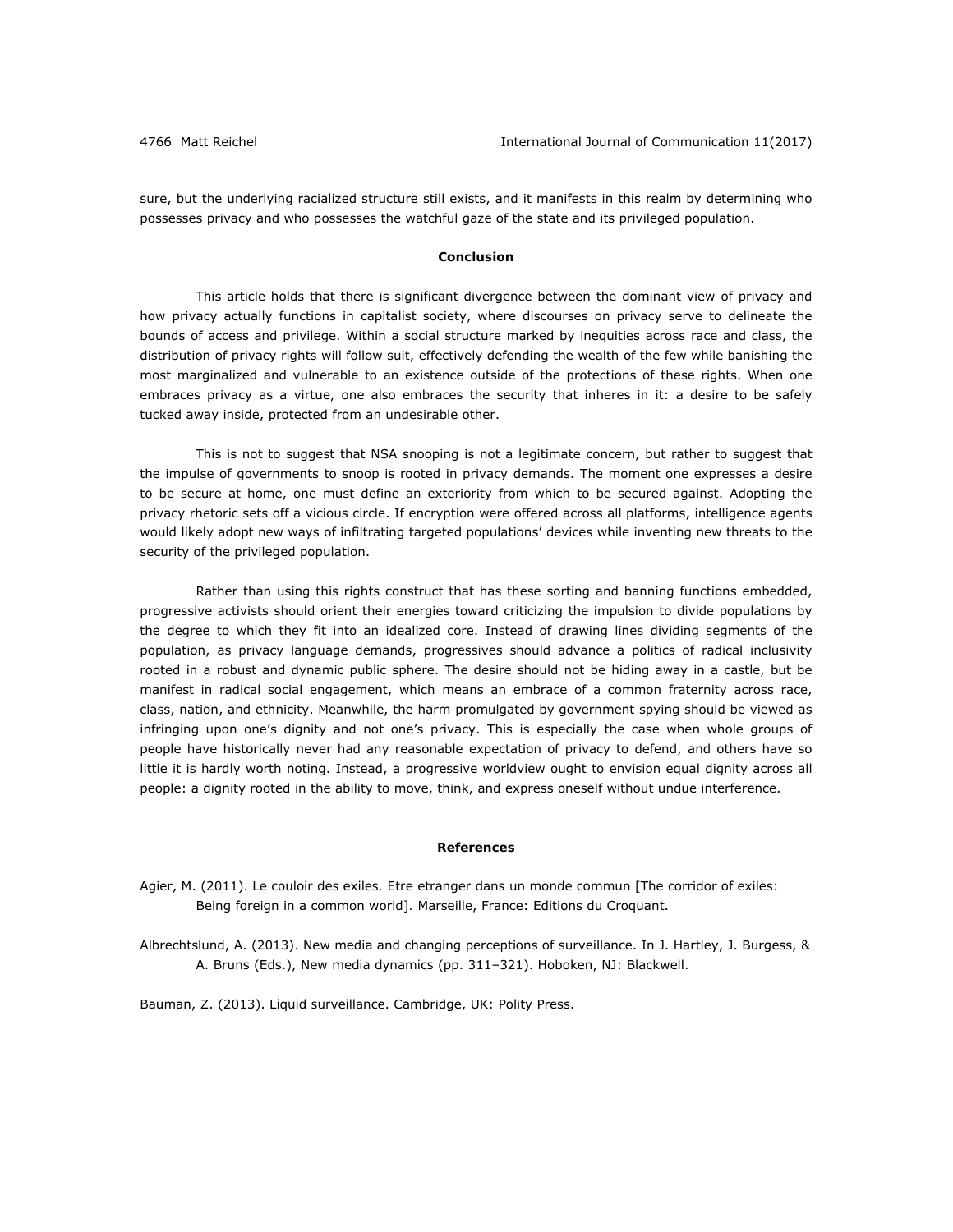- Bigo. (2006). Globalized (in)security: The field and the ban-opticon. In N. Sakai & J. Solomon (Eds.), *Traces 4: Translation, biopolitics, colonial difference* (pp. 5‒49). Hong Kong: Hong Kong University Press.
- Cipriani, J. (2016). What you need to know about encryption on your phone. *CNET*. Retrieved from https://www.cnet.com/news/iphone-android-encryption-fbi/
- Fried, C. (1984). Privacy: A moral analysis. In F. D. Schoeman (Ed.), *Philosophical dimensions of privacy:*  An anthology (pp. 203-223). Cambridge, UK: Cambridge University Press.
- Fuchs, C. (2010). Alternative media as critical media. *European Journal of Social Theory, 13*(2), 173–192.
- Fuchs, C. (2012). Critique of the political economy of Web 2.0 surveillance. In C. Fuchs, K. Boersma, A. Albrechtslund, & M. Sandoval (Eds.), *Internet and surveillance: The challenges of Web 2.0 and social media* (pp. 31–70). New York, NY: Routledge.
- Gandy, O. (1996). Coming to terms with the pan-optic sort. In D. Lyon & E. Zureik (Eds.), *Computers, surveillance, and privacy* (pp. 132‒155*)*. Minneapolis. MN: University of Minnesota Press.
- Giddens, A. (1984). *The constitution of society: Outline of the theory of structuration.* Berkeley, CA: University of California Press.
- Giroux, H. (2015). Selfie culture in the age of corporate and state surveillance. *Third Text*, *29*(3), 155– 164.
- Gürses, S., Kundani, A., & Van Hoboken, J. (2016). Crypto and empire: the contradictions of countersurveillance advocacy. *Media, Culture, and Society,* 38(4), 576-590.
- Griswold v. Connecticut, 381 U.S. 479 (1965).
- Marwick, A. (2013). *Social status*. New Haven, CT: Yale University Press.
- McChesney, R. W. (2013). *Digital disconnect: How capitalism is turning the Internet against democracy*. New York, NY: New Press.
- McChesney, R. W., & Foster, J. (2014). Surveillance capitalism. *Monthly Review*, *66*(3), 1–31.
- Moor, J. (2004). Toward a theory of privacy for the Information Age. In R. Spinello & H. Tavani (Eds.), *Reading in cyberethics* (2nd ed., pp. 407–417). Boston, MA: Jones and Bartlett Publishers.
- Nicas, J. (2016, March 14). Google faces challenges in encrypting Android phones. *The Wall Street Journal.* Retrieved from http://www.wsj.com/articles/google-faces-challenges-in-encryptingandroid-phones-1457999906